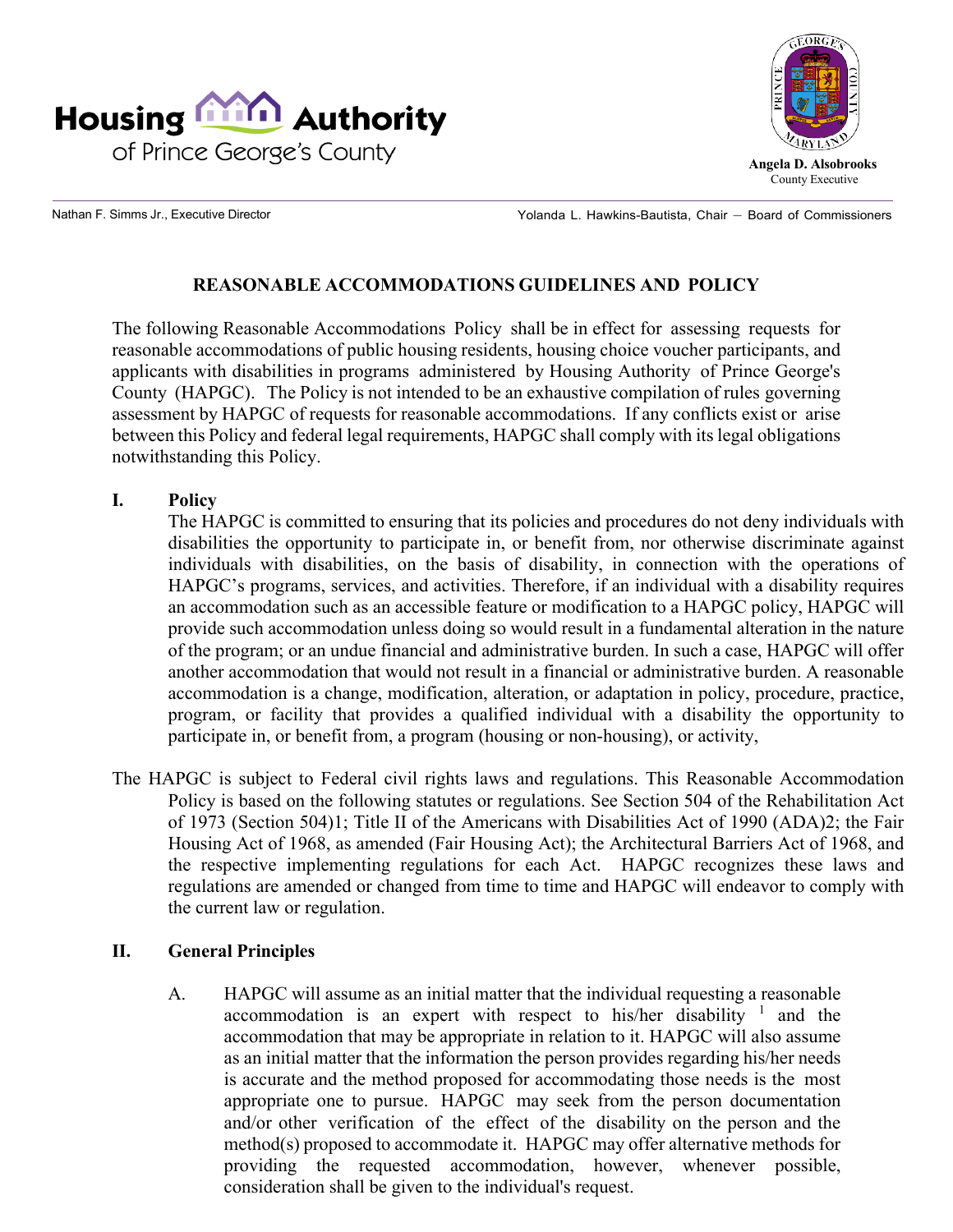- B. Procedures for evaluating requests for reasonable accommodations and responding to those requests should take place in the context of a cooperative relationship between HAPGC and the individual.
- C. Reasonable accommodations shall be focused on the individual and designed to address each person's situation. Any meetings that must be held concerning an individual's request for a reasonable accommodation shall be held in a location accessible to the individual.
- D. In some cases, nondisabled residents may (incorrectly) perceive reasonable accommodations as conferring a special advantage on persons with disabilities.

Please note that you can ask for a reasonable accommodation to use HAPGC's housing or services. This can include auxiliary aids or services, materials in an alternative format, or help in completing paperwork or changes to your housing based on your *disability. Contact the 504 Coordinator at (301)883-5576 or email [dhcd-504@co.pg.md.us](mailto:dhcd-504@co.pg.md.us) for assistance.*



 9200 Basil Court – Suite #107 | Largo, Maryland 20774 | 301.883.5501 https:[//www.princegeorgescountymd.gov/906/Housing-Authority](http://www.princegeorgescountymd.gov/906/Housing-Authority) │ Maryland Relay 711



<sup>1</sup> For purposes of this policy, the term "disability" includes within its scope the term "handicap."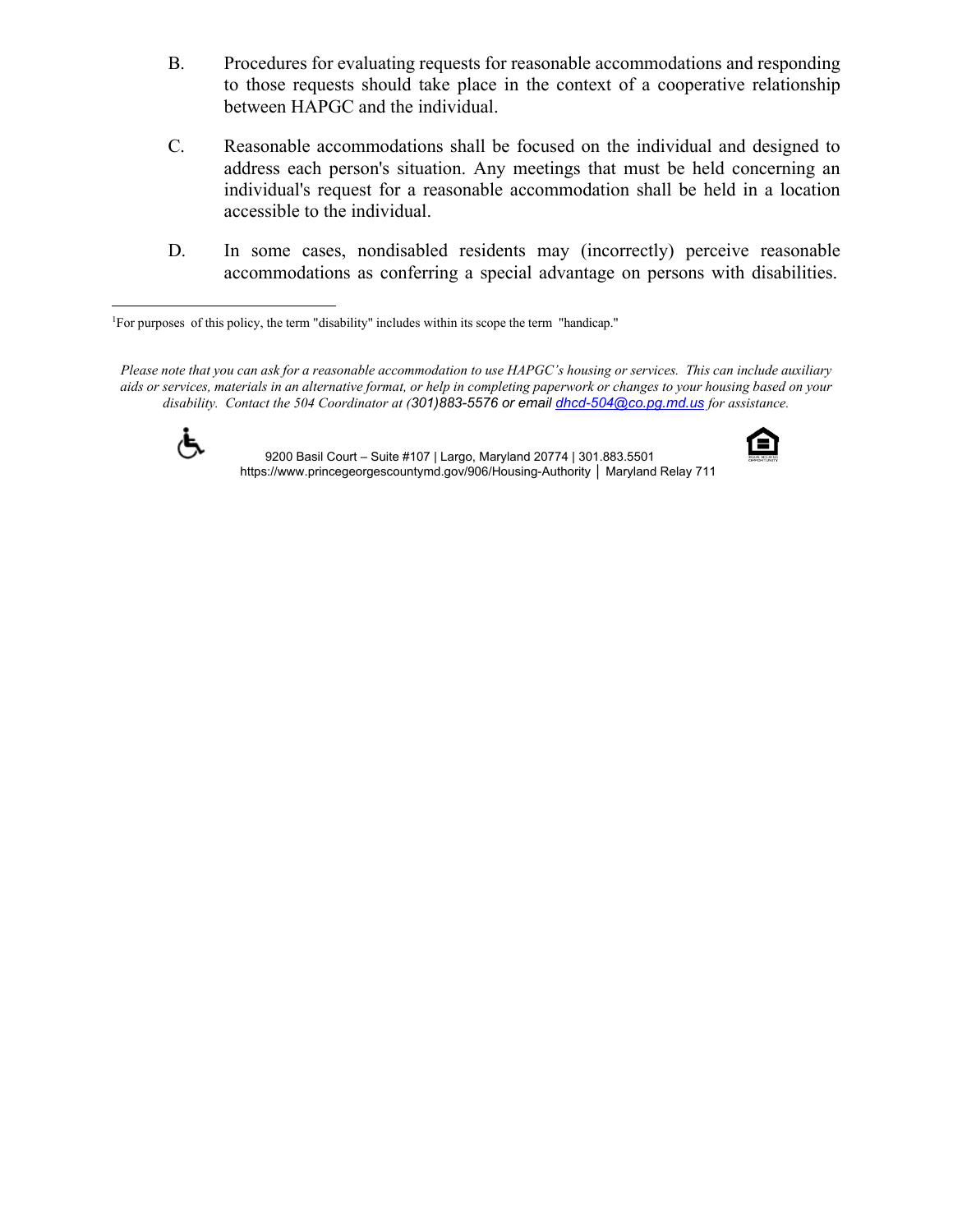However, HAPGC will not base its decisions on how those decisions will be perceived, but rather on whether the requested accommodation will be effective in removing barriers that interfere with the ability of the individual with a disability to access, use, and equally enjoy the benefits of the housing program.

# **Il. Notice and Posting**

- A. A copy of this Reasonable Accommodation Policy shall be posted and available at HAPGC's main business office and posted in the management offices or on community bulletin boards located near such offices at HAPGC's Public Housing developments. The management offices of each public housing development shall keep copies of the Reasonable Accommodations forms for purposes of distribution to residents.
- B. This Policy shall be posted on and available for download on HAPGC's website
- C. HAPGC shall include in prominent type and location on all notices and written communications to residents, voucher participants, and applicants the following: "You can ask for a reasonable accommodation to use HAPGC housing or services. This can include auxiliary aids or services, materials in an alternative format, or help in completing paperworkchanges to your housing based on your disability. Contact the 504 Coordinator at 301-883-5094 for assistance."

#### **III. Procedures**

- A. HAPGC has developed and implemented procedures through which individuals may request a reasonable accommodation, as described herein. The process for making such requests is designed to be accessible to all persons. All communications that are a part of the process should be in plain language that the individual applicant can understand, in a format that is appropriate to meet the needs of the person with disabilities. Where appropriate, HAPGC shall follow its Effective Communication Policy.
- B. HAPGC employees may ask individuals requesting a reasonable accommodation to complete a Reasonable Accommodation Request Form (attached as Form 1) and when needed a Verification Form (attached as Form 2). Copies of the Reasonable Accommodation Request Form and Verification Form shall be kept at HAPGC's main business offices and at management offices in its public housing developments. HAPGC shall also accept verbal requests for accommodations.
- C. All requests received by HAPGC, either written or orally, shall be entered into HAPGC's centralized database for tracking reasonable accommodation requests promptly within receipt of the request. The 504 Coordinator, or designees, shall be responsible for ensuring that all reasonable accommodation requests received are entered into HAPGC' s centralized database and are responded to timely as set forth in this Policy.
- D. HAPGC shall provide a receipt to every individual who makes a reasonable accommodation request, either by hand-delivery or first class mail. Such receipt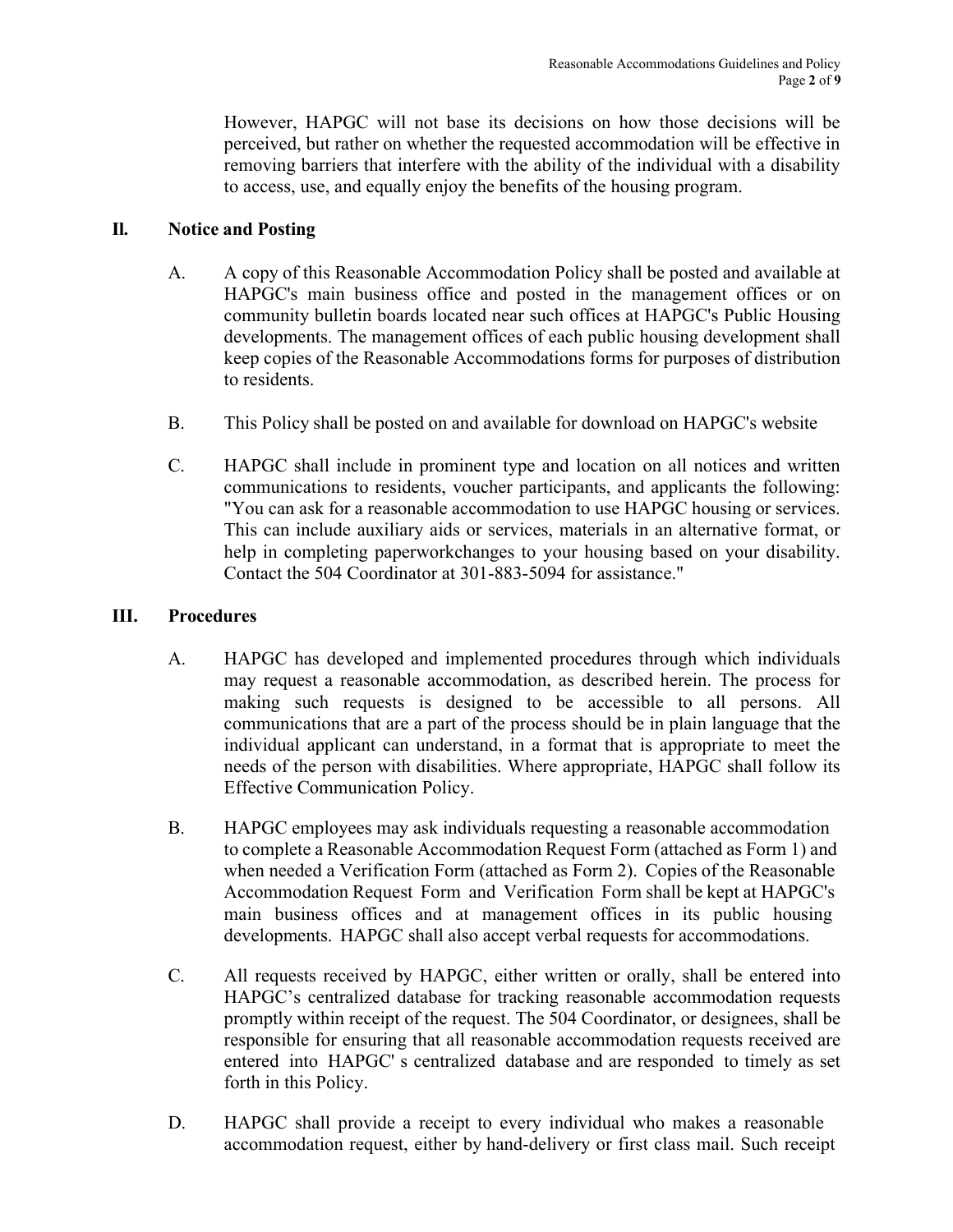should be sent no less than five business days after receiving the request. Each receipt shall include the time and date the request was made.

- E. Individuals may submit reasonable accommodations requests to rental specialists or property managers.
- F. Requests from HAPGC for additional documentation to verify a disability shall be made in writing as soon as possible and no later than twenty (20) days from the reasonable accommodation request being received. HAPGC may ask individuals to provide verification information on a Verification Form (attached as Form 2). HAPGC may verify an individual's disability only to the extent necessary to ensure that the individual has a need for the requested accommodation. For example, HAPGC will not require that a resident using a wheelchair requesting a wheel-chair accessible unit, produce verification of the applicant's disability or need for a wheelchair accessible unit. Conversely, HAPGC may request documentation to verify the same resident's disability-related need for an emotional support animal.
- G. Decisions on requests for reasonable accommodation shall be made within thirty (30) days after the date on which the request is complete. A request shall be considered complete when HAPGC receives the request and any other information reasonably required by HAPGC to evaluate the request, such as verification of any aspects of the request. If HAPGC requests that an individual supply additional information that is reasonably necessary for HAPGC to make a decision on the individual's request for an accommodation, the individual should provide the requested information, or otherwise respond to HAPGC's request, within a reasonable time period.
- H. Any employee of HAPGC may approve a reasonable accommodation request, however, the request must still be documented in accordance with this policy. Only the 504 Coordinator or Executive Director of HAPGC may deny a reasonable accommodation request. If HAPGC believes that the request is not reasonable, HAPGC must engage in an interactive process with the individual to determine if there are alternative suitable accommodations that can be offered.
- I. Any adverse decision regarding a Reasonable Accommodation or Modification request is subject to HAPGC's grievance policy in its Administrative and ACOP plans.
- J. Any denial of a request for reasonable accommodation shall explain to the individual in writing the basis for the decision and the reason(s) why the request is being denied. The individual requesting the accommodation shall also be informed of his or her right to file a grievance and whom to contact.
- K. Any approval of a request for reasonable accommodation shall be communicated in writing. The written notice shall describe the accommodation that will be provided and shall indicate the date for implementation, which shall be as soon as practicable and, except as explained in the approval notice, no later than thirty (30) days from the date of decision. If more than thirty (30) days is needed to implement the accommodation, the notice will advise the applicant of the reason for the delay and provide an estimated implementation date. The individual requesting the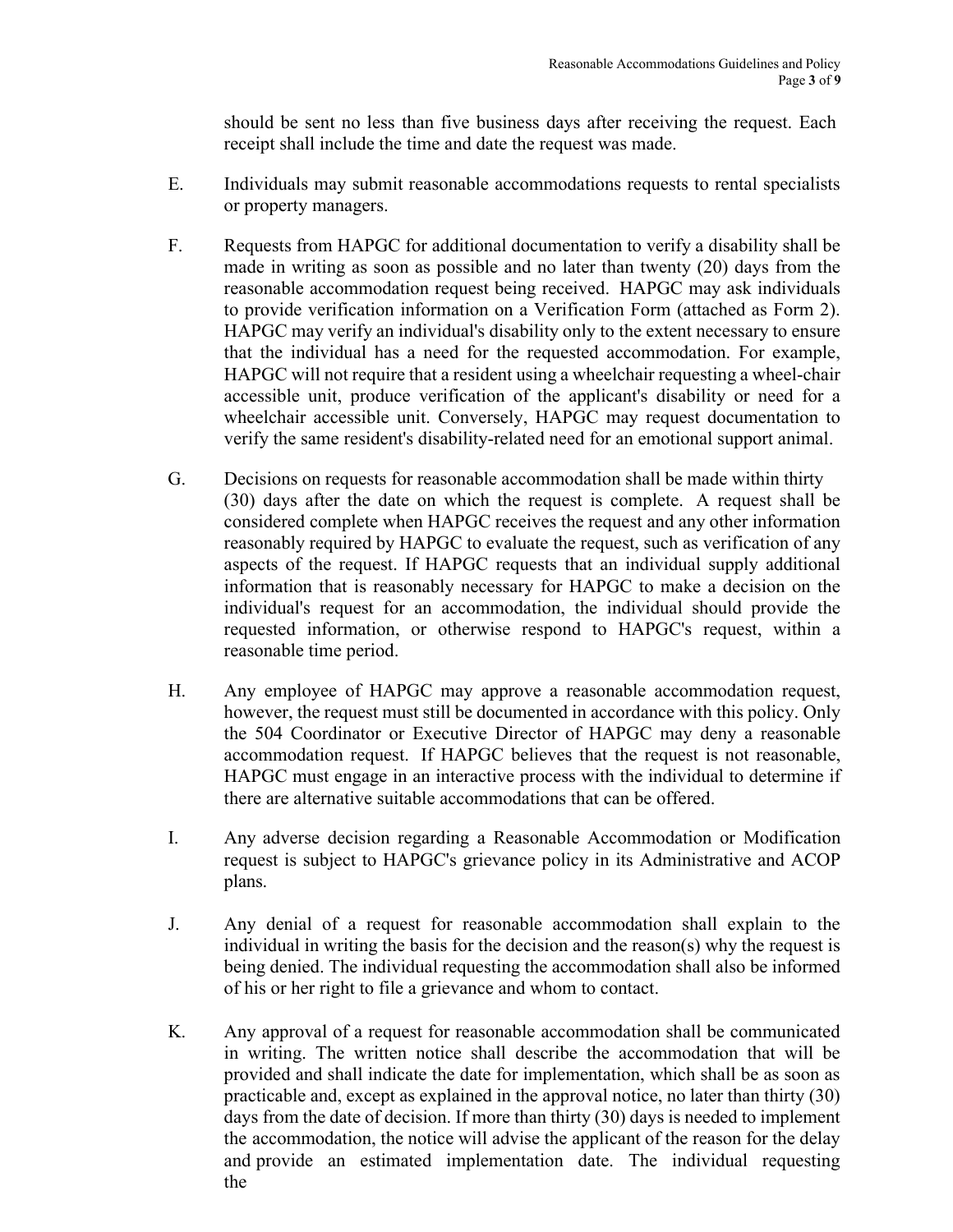accommodation shall also be informed that if he or she disputes that HAPGC's response for the accommodation meets his or her needs or if it will take more than thirty (30) days to implement, a grievance may be requested in accordance with HAPGC's grievance policies.

L. The written decision will be forwarded.to the Section 504 Coordinator, who will implement, or ensure implementation, of the final decision as soon as practicable.

#### **IV. Assessment of Requests**

- A. HAPGC is generally required to provide reasonable accommodations to qualified individuals with disabilities when such accommodations (including modifications for public housing occupants) are needed to ensure the person equal opportunity to use and enjoy HAPGC housing programs and services. However, provision of accommodations are not required when doing so: creates an undue financial hardship and an administrative burden on HAPGC; creates a fundamental alteration in the services or programs provided by HAPGC; or because the individual, even with an accommodation, presents a direct threat to the health or safety of other persons or presents a substantial threat of damage to property of HAPGC or others. In determining whether or not to grant a reasonable accommodation, HAPGC shall consider the following factors:
	- 1. Whether the individual is a qualified "individual with a disability." A person is an "individual with a disability" if he or she has, or has a record of having, or is regarded as having, a physical or mental impairment which substantially limits one or more of his or her major life activities. This definition of disability does not include an individual who asserts disability based solely on current drug use of an illegal substance. An individual may have another qualifying disability, which may warrant an accommodation. Individuals with a drug addiction history who are not current users or who have engaged in treatment may be qualified individuals.
	- 2. Whether the requested accommodation may be necessary to provide an equal opportunity to use and enjoy HAPGC's programs or service.
	- 3. Whether the requested accommodation is "reasonable." A request for an accommodation shall be considered to be ''reasonable" as long as it does not create an undue financial hardship and administrative burden or constitute a fundamental alteration in a housing program.
		- a. The determination of whether an accommodation constitutes an undue financial and administrative burden shall be made on a case by case basis.
		- b. If granting the requested accommodation would constitute a fundamental alteration, HAPGC may deny the request. For example, HAPGC may refuse to walk a resident's service dog as doing so is a fundamental alteration of its programs and services, whereas permitting the resident to have a service dog would not be a fundamental alteration.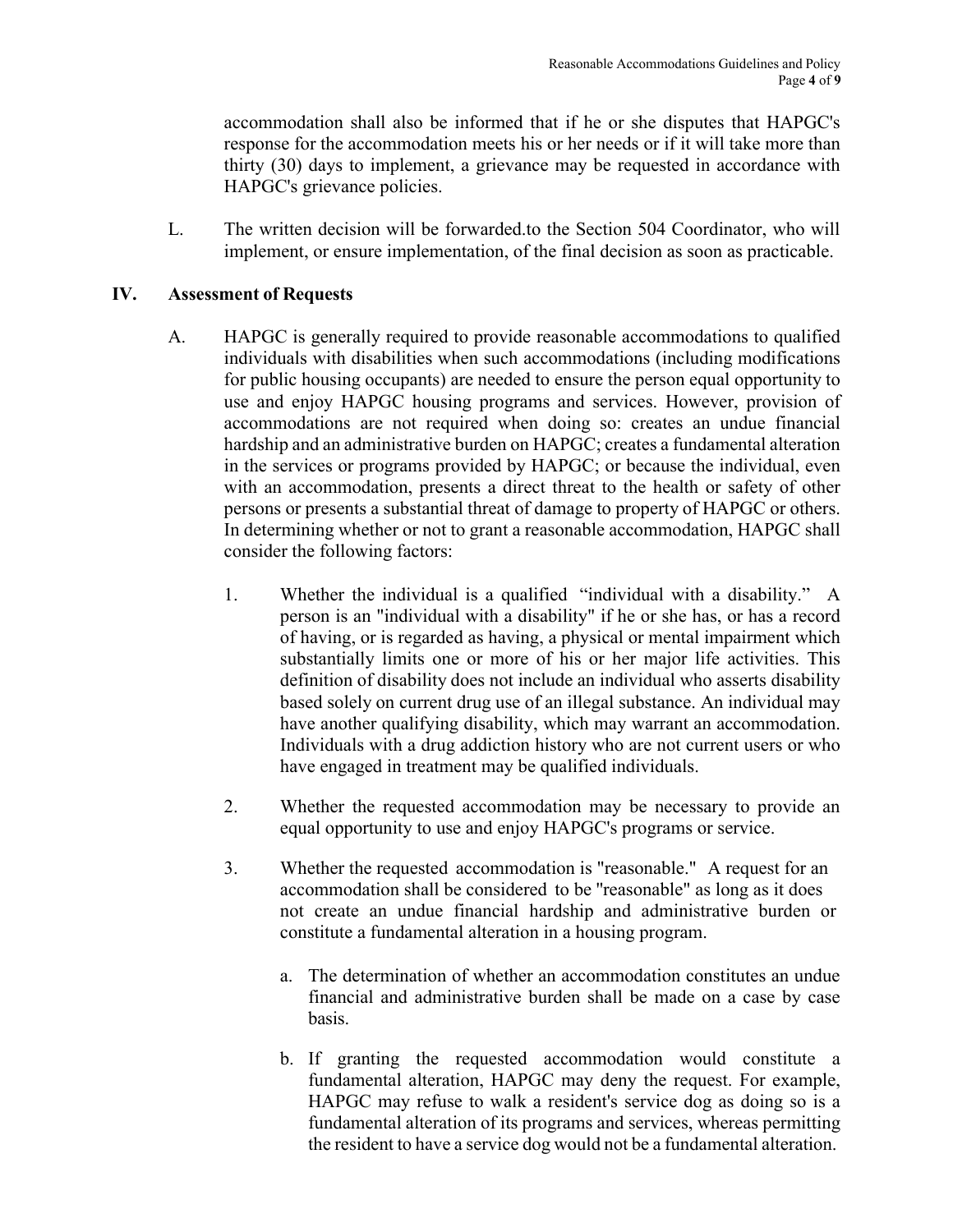- c. If granting the requested accommodation would create an undue financial and administrative burden, HAPGC shall offer an alternative accommodation that will not result in or require an alteration or burden, but would assist in providing a reasonable accommodation to the individual.
- d. HAPGC shall give primary consideration to providing the accommodation requested by the individual as the accommodation most likely to address the individual's need. If there are a number of different accommodations that would satisfy the needs of the person with the disability, however, HAPGC may select the option which is most convenient and cost effective, provided the option provides an equally effective alternative to the requested accommodate
- 4. Whether the individual, based on objective evidence, poses a direct threat to the health and safety of others, or presents a substantial threat of damage to the property of HAPGC or others and, even with an accommodation the individual continues to pose such a threat. In such instances, HAPGC need not grant the request.
- B. Verification of disability. When a verification of a disability or accommodation is needed, HAPGC shall use the verification forms referenced in Section III. B. The verification source shall be a person with appropriate credentials and current knowledge of the applicant's disability who is able to make an informed judgment based on that knowledge. The Section 504 Coordinator will be available to discuss acceptable forms of verifications.
	- i. HAPGC will not deny a request for reasonable accommodation based on a lack of sufficient information without first informing the individual requesting the accommodation of its need for additional information and affording the individual a reasonable opportunity to provide it.

## **V. Transfers Between HAPGC Programs as a Reasonable Accommodation**

A. HAPGC shall pay for the reasonable costs of transfers made as a reasonable accommodation.

## **VI. Communications with Disabled Applicants or Residents**

A. When auxiliary aids or services are necessary to provide effective communications HAPGC shall follow its Effective Communication Policy.

## **VII.. Third Party Representatives**

- A. Any individual with a disability who makes a reasonable accommodation request may authorize a third party representative to act on his or her behalf in dealing with the HAPGC.
- B. Upon presentation of appropriate authorization, a third party representative may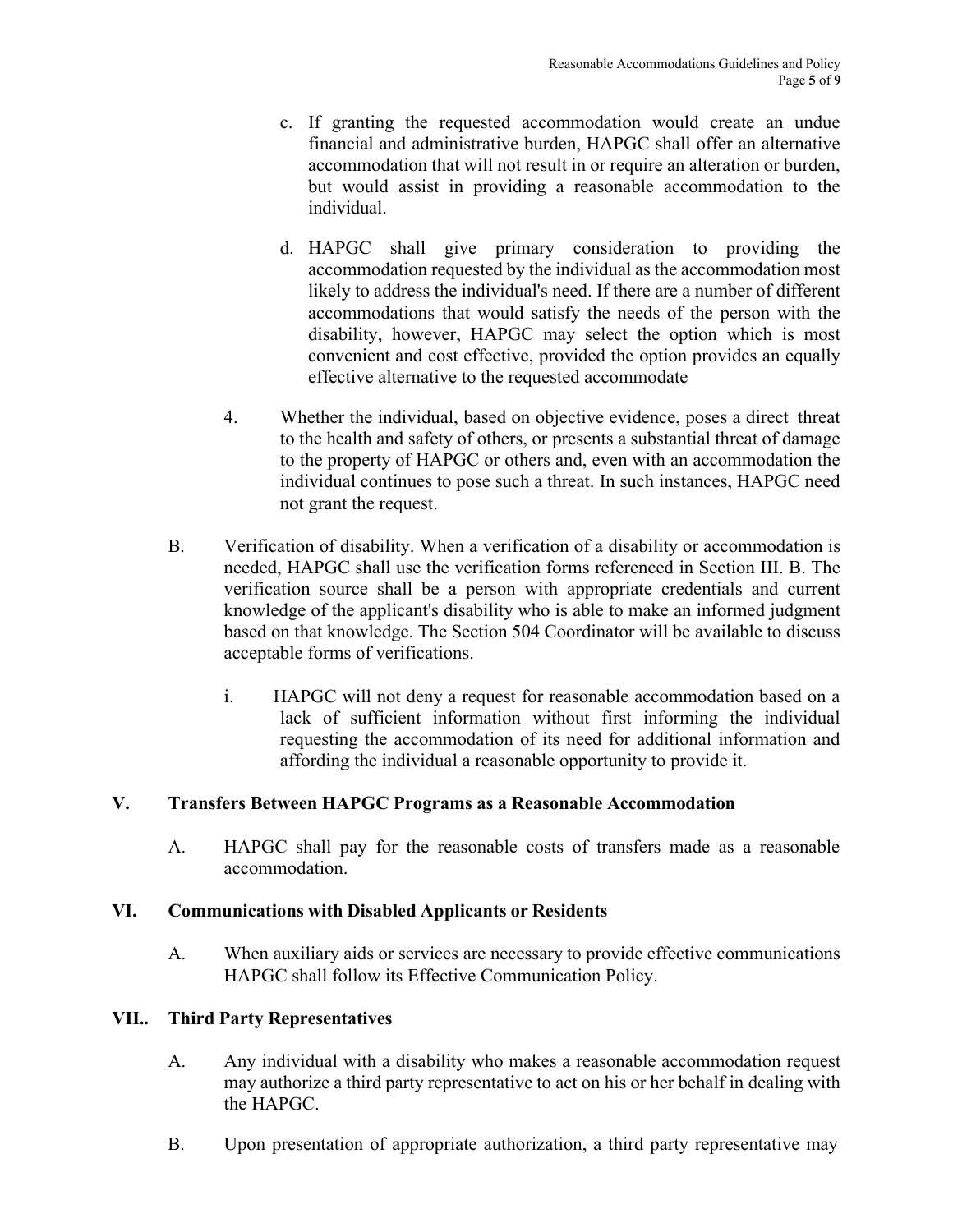request a reasonable accommodation request on behalf of a person with a disability.

#### **VIII. HAPGC Section 504 Coordinator**

- A. HAPGC shall notify all residents, voucher participants, and applicants upon an initial and continuing basis that there is a Section 504 Coordinator and shall identify the address and the telephone number (including Maryland Relay 7-1-1) for contacting the 504 Coordinator. Methods of notification may include periodic posting of notices, distribution of written communications, and statements made in general information 1or resident publications. Notice shall be made available in accessible fo1mats for persons with disabilities.
- B. The Coordinator shall be available to HAPGC applicants, voucher participants, and residents as well as staff to answer questions and to deal with issues regarding reasonable accommodation requests.
- C. The Section 504 Coordinator may receive complaints or other reports of noncompliance with the reasonable accommodations policies from HAPGC residents, voucher participants, applicants, management staff or interested persons outside the HAPGC and shall investigate such complaints promptly. Following such investigation, the Coordinator shall report his or her findings and any remedial action determined to be necessary to the Executive Director, who has the authority to take remedial or other action.'' This procedure shall be independent of the grievance procedures set forth in the reasonable accommodations policy for HAPGC residents, voucher participants or applicants who have requested a reasonable accommodation based upon their disability and have been denied.
- D. The 504 Coordinator shall be responsible for ensuring that all HAPGC employees and staff are trained on this policy and all applicable federal, state, and local requirements regarding reasonable accommodations.

## **IX. Confidentiality**

- A. HAPGC shall, consistent with applicable laws, develop procedures for keeping information related to an individual's disability confidential and available only to persons within HAPGC who are directly involved in decisions regarding the request for reasonable accommodation and other authorized parties.
- B. All decisions made by HAPGC on a reasonable accommodation request shall be kept confidential except insofar as disclosure is necessary to implement an approved accommodation or to comply with the review and grievance procedures set forth herein.
- C. Federal, state, and local civil rights enforcement agencies shall be provided with such information and documents as is authorized by law.
- D. Individuals requesting a reasonable accommodation based on disability shall, upon request to HAPGC, be entitled to access all documents in their HAPGC files which relate to their reasonable accommodation request, in accordance with ·applicable law. In addition, upon written request of an individual with a disability access to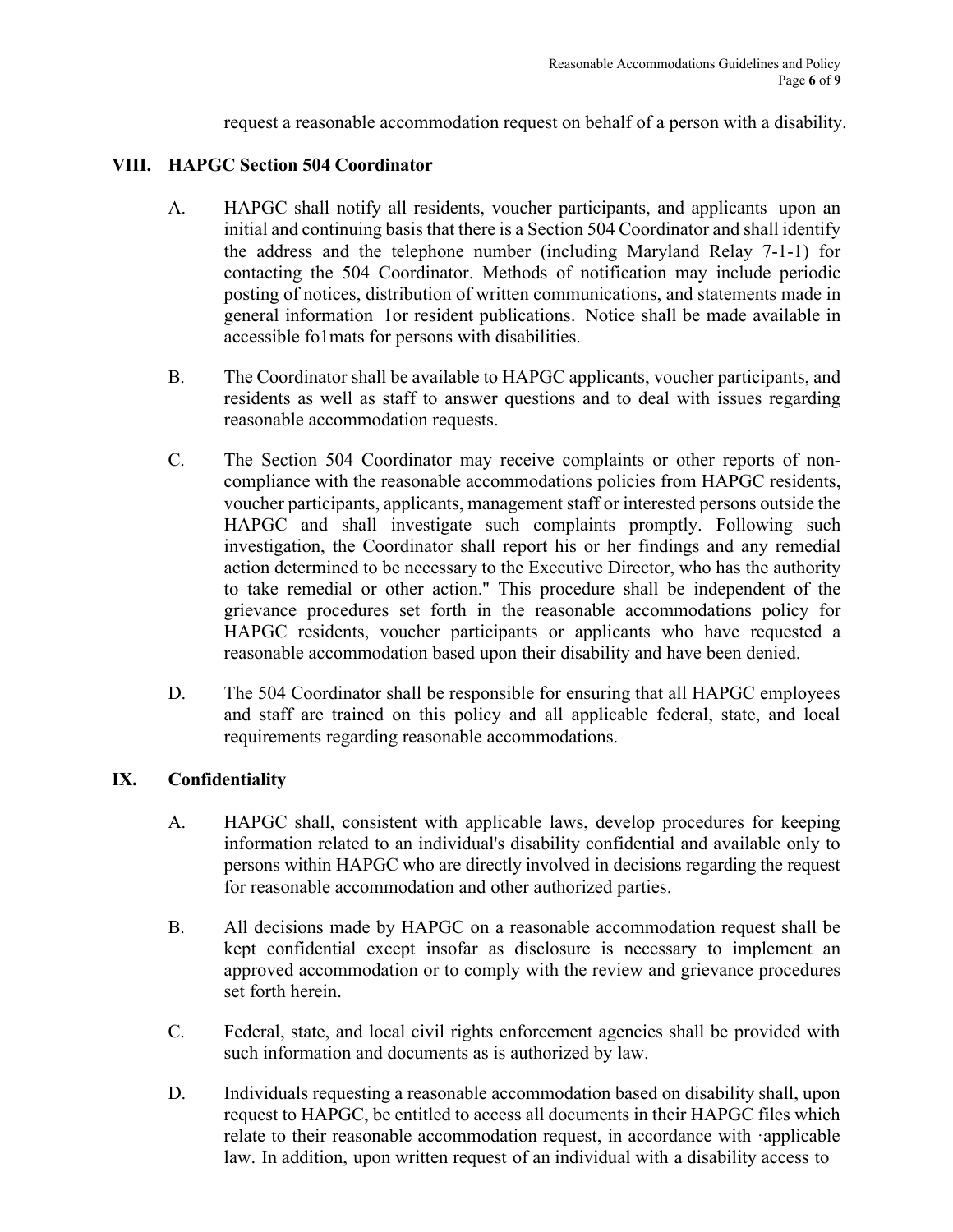such documents shall be provided to his or her authorized third party representative.

#### **X. Non-Retaliation**

- A. HAPGC shall not discriminate or take any retaliatory action against a person who has requested a reasonable accommodation on the basis of a disability, or who has assisted or encouraged any other person to request such an accommodation.
- B. HAPGC shall not discriminate or take any retaliatory action against a person who has filed a grievance or an administrative agency complaint or sought judicial review on a reasonable accommodation request, or who has assisted or encouraged another person to do so, or who has assisted in the investigation of a reasonable accommodation claim.

## **XI. Tracking & Recordkeeping**

- A. The 504 Coordinator shall maintain a record of how and when the notices required by this section are provided to applicants, voucher participants, and residents.
- B. Copies of all reasonable accommodation requests and the Housing Authority's responses shall be kept for the duration of three (3) years.
- C. The 504 Coordinator will maintain a centralized database for tracking reasonable accommodations requests which will include: the date the request was made, the nature of the request, the date a response was provided to the individual from HAPGC; the response and rationale for HAPGC's response; the date the accommodation is scheduled to be provided; any extension made in the provision of the accommodation; and the identification of the individual requesting or receiving the accommodation.
- D. Copies of the following documents shall be kept in the individual file of any applicant, voucher participant, or public housing resident requesting a reasonable accommodation: the Request(s) for Reasonable Accommodation; the Denial or Approval Notice(s); any final decision following an informal hearing; any settlement agreements; any decision(s) of the Grievance Office or HAPGC Board of Commissioners; any decision(s) of an administrative agency or a court; documentation that an approved accommodation has been implemented; and all correspondence between the applicant or resident and the HAPGC, and between the HAPGC and verification sources concerning the reasonable accommodation request.